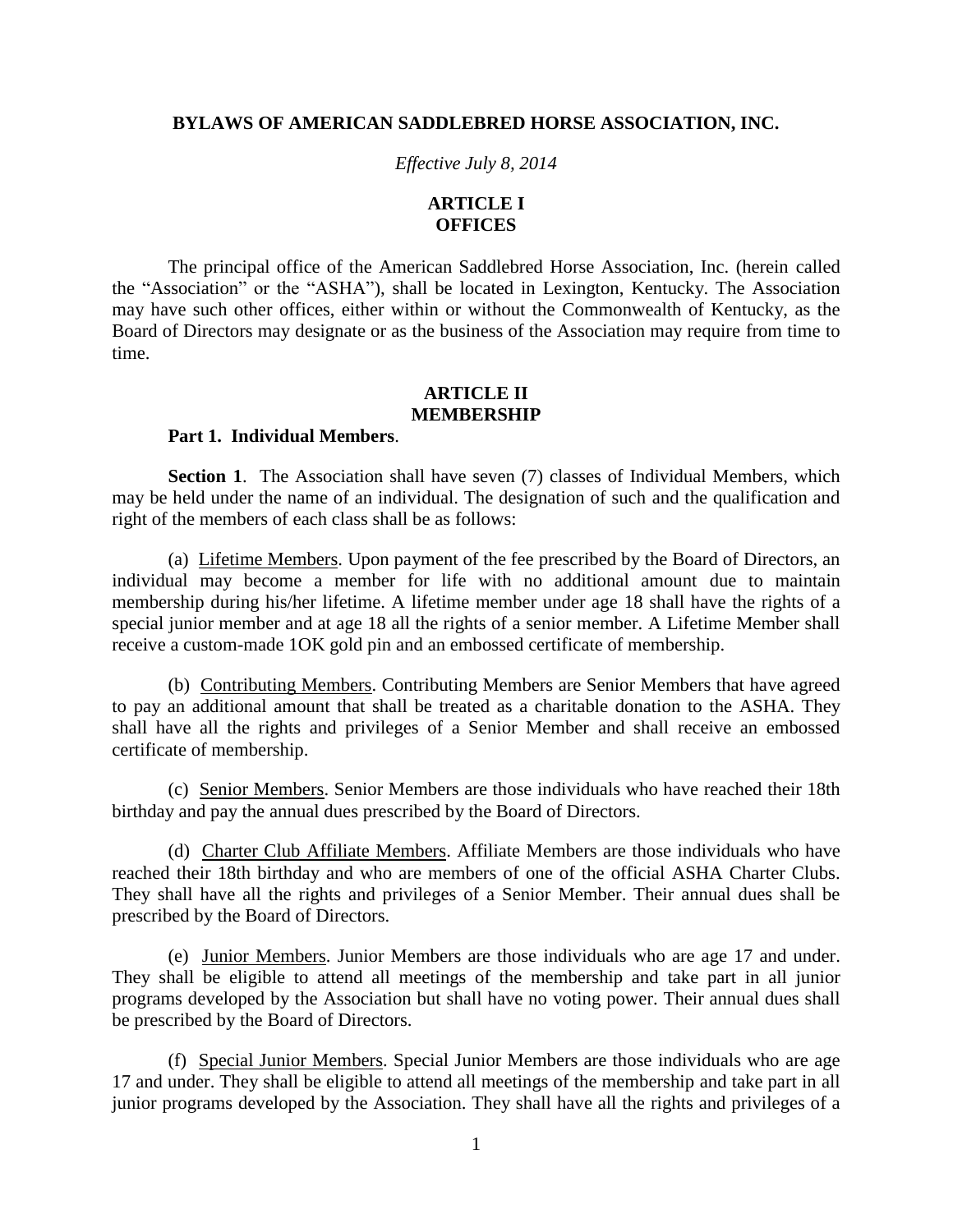Senior Member but shall have no voting power. Their annual dues shall be prescribed by the Board of Directors.

(g) Youth Club Affiliate Members. Youth Club Affiliate Members are those individuals who are age 17 and under and who are members of one of the official ASHA Youth Clubs. They shall be eligible to attend all meetings of the membership and take part in all junior programs developed by the Association. They shall have all the rights and privileges of a Senior Member but shall have no voting power. Their annual dues shall be prescribed by the Board of Directors.

**Section 2.** Members of the Association shall be admitted, retained and expelled in accordance with procedures set forth in these Bylaws. Each member entitled to vote shall be entitled to one vote either in person or by proxy on each matter submitted to a vote of members.

**Section 3.** The annual meeting of members shall be held for the purpose of transacting such business as may be properly brought before the meeting at such place, either within or without the Commonwealth of Kentucky, on such date and at such place as the Board of Directors or the Executive Committee may determine.

**Section 4.** Special meetings of the members may be called by the President or Board of Directors and shall be called by the President at the request of one-fifth (1/5) of members then in good standing. Special meetings of members may be held at such time and place, either within or without the Commonwealth of Kentucky, as may be designated in the notice thereof.

**Section 5.** Written notice stating the place, day and hour of meeting and, in the case of a special meeting, the purpose or purposes for which the meeting is called, shall be given by public notice and by mailing such notice not less than thirty-five (35) days before the date of the meeting to each member at his or her last known address as it appears in the Association's records, who was in good standing on the sixtieth (60th) day preceding the date of such meeting for which such notice is being given.

**Section 6.** Except as otherwise provided in this paragraph, five percent (5%) of the members entitled to vote, represented in person or by proxy, shall constitute a quorum at meetings of the members. The acts of a majority of the members present in person or by proxy at a meeting at which a quorum is present shall be the acts of the members, except that it shall require the affirmative vote of two-thirds (2/3rds) of such members at such meeting (i) to amend the articles of incorporation, (ii) to adopt a plan of merger or consolidation with another corporation, (iii) to authorize the sale, lease, or mortgage of substantially all of the assets or property of the Association, (iv) to authorize a voluntary dissolution of the Association or revoke a proceeding thereof, or (v) to adopt a plan for the distribution of the assets of the Association. One percent (1%) of the members represented in person or by proxy shall constitute the quorum at the annual meeting of members for the purpose of electing two members of the Nominating Committee for Directors as provided in Article III, Part II, Section 1. In the event there is not a quorum of one percent (1%) represented in person or by proxy at the annual meeting of members, then the Board of Directors may select the two members of the Nominating Committee who are to be elected at the annual membership meeting.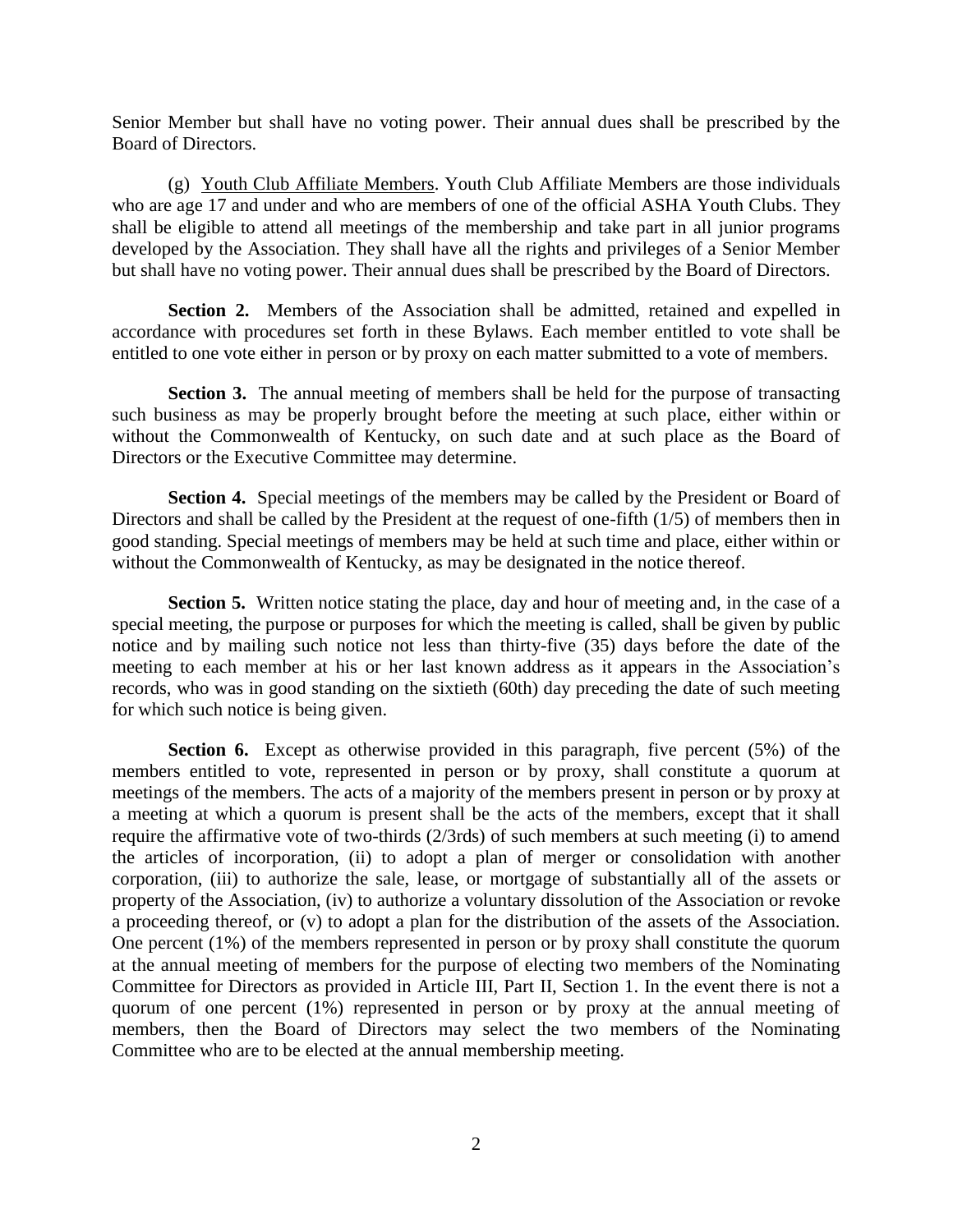**Section 7.** Members entitled to vote at a meeting of members shall include all Lifetime Members, Contributing Members, Senior Members, and Charter Club Affiliate Members who are in good standing at the time of such meeting.

**Section 8.** Membership in the Association is a privilege and not a right and is open to any natural person who has indicated his or her interest in furthering the purposes of the Association.

**Section 9.** Application for membership in the Association shall be made on a form acceptable to the Association and sent to the Association office with a check for the annual membership fee made payable to the American Saddlebred Horse Association, Inc. The applicant shall then become a member of the Association and shall be issued a membership card.

**Section 10.** Except as otherwise limited by the Articles of Incorporation or these Bylaws, all members in good standing shall (i) obey and be bound by these Bylaws, and all rules and regulations of the Association and decisions or actions of the Board of Directors or Executive Committee, and (ii) have the right to hold office and committee assignments. The Board of Directors shall have the right to adopt and revise membership rules from time to time, which shall apply to, and be binding upon, all members of the Association.

**Section 11.** Term of membership is from the date the membership application, and fees are received in the ASHA office or online and expires on November 30th of that calendar year. Membership renewals are effective December 1, provided the fees are received in the ASHA office or online by December 1.

**Section 12.** A member not in violation of the rules and regulations of the Association can be reinstated to good standing by simply paying the membership fee for the current year. There is no penalty for such reinstatement.

**Section 13.** Application for membership will be considered at any time during the calendar year, but no applicant, regardless of when his or her application is submitted, may become a member without paying the full annual membership fee due for the entire year in which he or she becomes a member.

**Section 14.** Membership shall terminate upon the occurrence of any one of the following: (i) resignation in writing delivered to the Association, (ii) death, or (iii) failure to pay the annual membership fee on or before the annual expiration date.

### **Part II. Charter Members.**

**Section 1.** The Association shall have Charter Members consisting of associations or clubs of twenty (20) or more members whose primary interest is in promoting the American Saddlebred horse.

**Section 2.** A minimum of 25% of the membership of the association or club must be members of the Association.

**Section 3.** Each Charter Member must be incorporated under the laws of its state.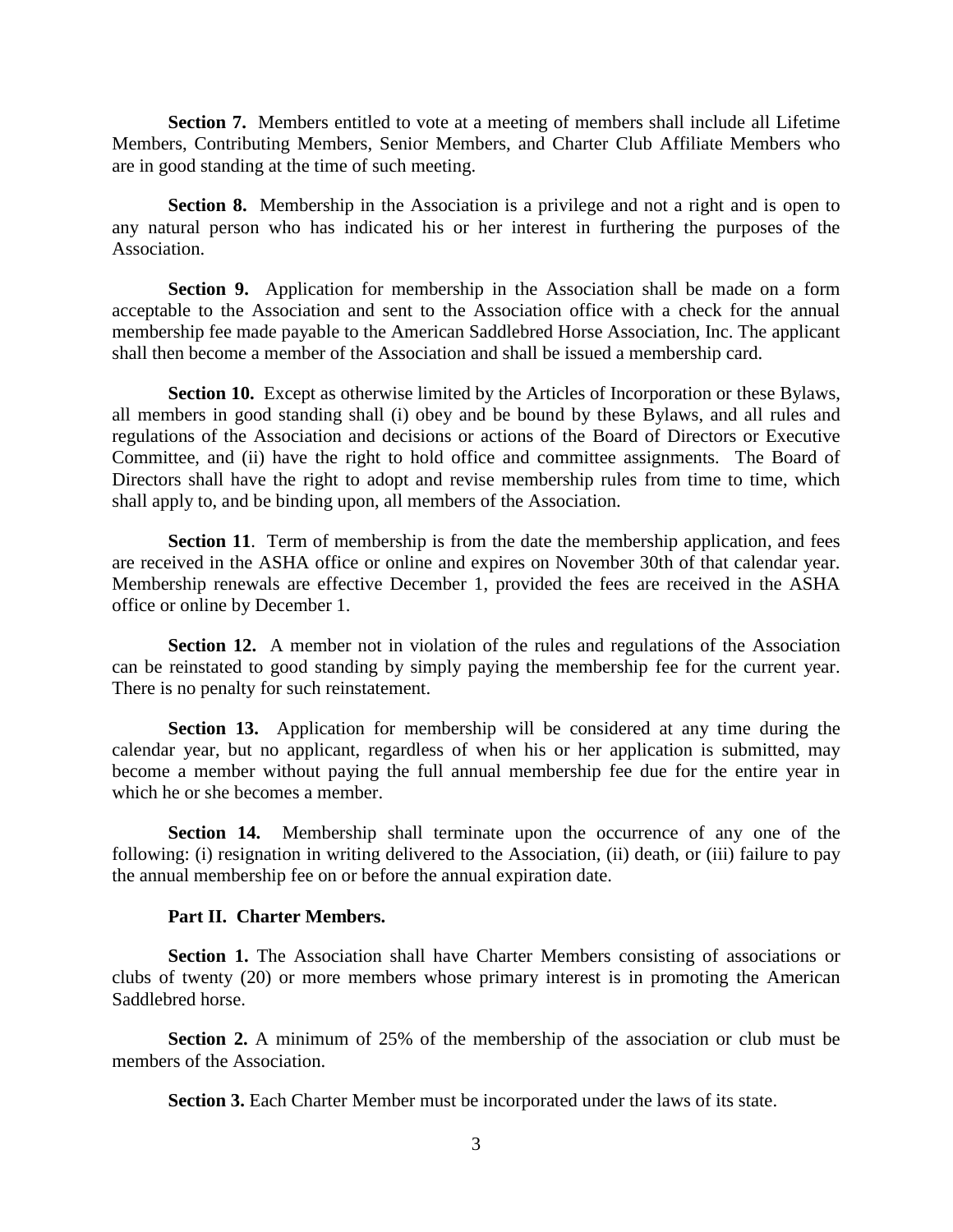**Section 4.** Application to become a Charter Member must be completed and submitted to the Association, together with payment of the annual fee prescribed by the Board of the Directors of the Association.

**Section 5.** Each Charter Member is responsible for producing a minimum of two (2) annual events, such as a horse show, clinic, mall promotion, horse fair, or trail ride.

**Section 6.** The Bylaws of each Charter Member must state a deadline for reporting club elections to its members.

**Section 7.** Only Association members in good standing shall be eligible to serve as an officer of a Charter Member.

**Section 8.** Bylaws of each Charter Member must contain a provision requiring an annual meeting and notice thereof, in keeping with the laws of its state.

**Section 9**. The treasurer of each Charter Member must make an annual report to the members of such Charter Member. An annual budget must be prepared and adopted by each Charter Member, and each Charter Member shall include procedures for appropriate financial oversight of its financial affairs.

### **Part III. Inspection of Records**.

A Director shall be entitled to inspect during regular business hours at the Association's main office any of the books, records, and other documents of the Association, provided that the Director gives the Association written notice at least five (5) business days before the date on which the director wishes to inspect such books and records.

A Director may copy any such books, records and documents, but except with the approval of the Board of Directors may not disseminate such copies to anyone other than his/her attorney, accountant, or other expert advisor whose opinion the Director deems necessary to assist him/her in the discharge of his/her fiduciary obligations as a Director.

In addition to the inspection and copying of the records of certain non-profit organizations permitted the public under the federal Internal Revenue Code and regulations, a member of the Association in good standing may be permitted to inspect the Articles of Incorporation, Bylaws, financial statements, minutes, the record of executive compensation, as disclosed on IRS form 990, and list of the names and addresses of members of the Association during regular business hours, upon at least five (5) business days prior written notice of his or her request stating the purpose of the inspection.

The Executive Committee of the Board of Directors may in its discretion permit copying of such documents at the expense of the individual requesting copies, which expense shall include copying charges and reimbursement to the Association for the time expended by the Association's staff in connection with the assembling and copying of such documents.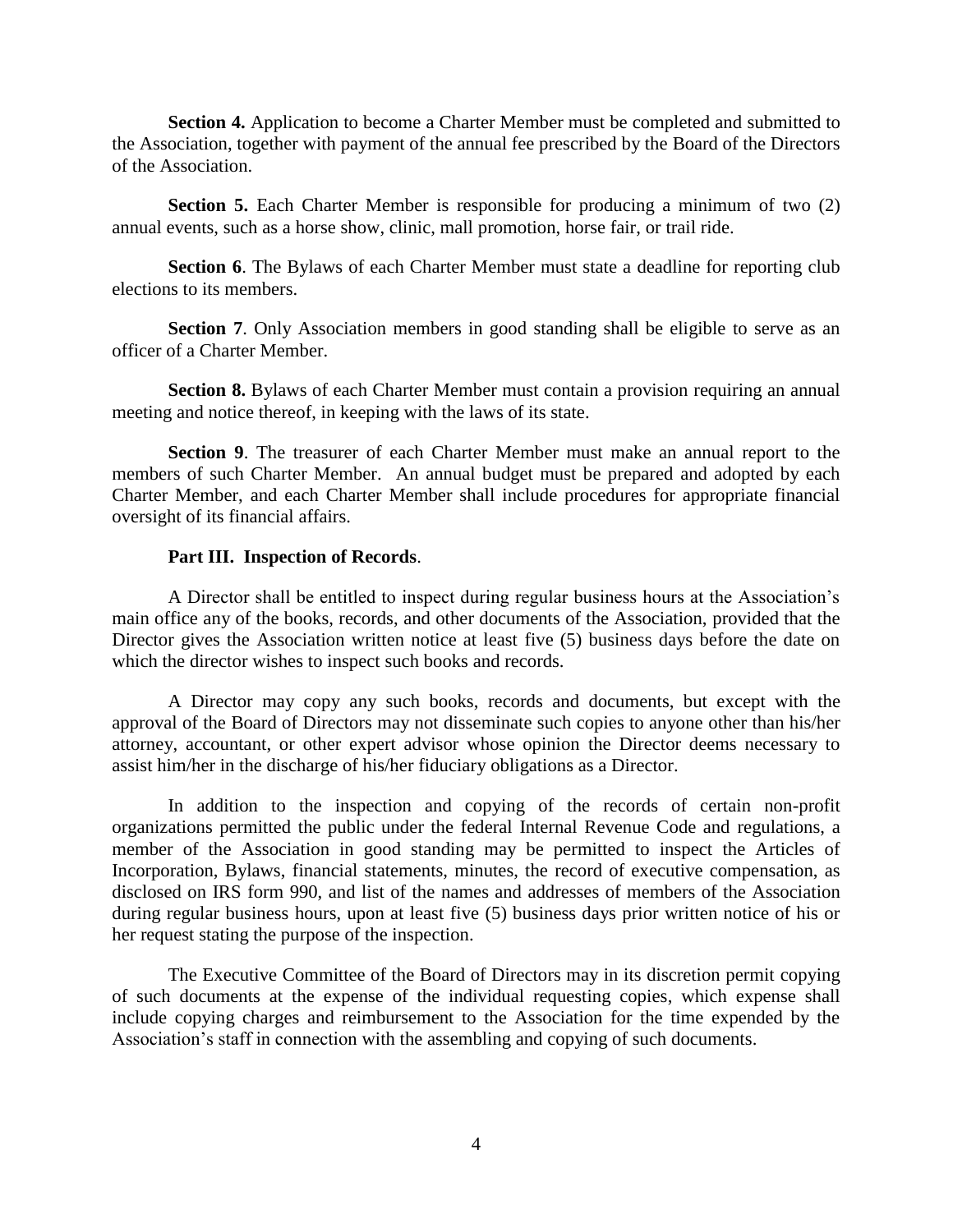#### **Part IV. Litigation.**

No member of the Association or participant in its programs may invoke the aid of the courts of the United States or any state without first exhausting all remedies available under the procedures provided in these Bylaws.

Any such member or participant alleging to have been aggrieved by an act or omission of the Association shall petition the United States Equestrian Federation to hear a grievance against ASHA under procedures substantially similar to those outlined in USEF Bylaw 704 and related rules.

# **ARTICLE III BOARD OF DIRECTORS**

#### **Part I. Directors.**

**Section 1**. The Board of Directors shall consist of eighteen (18) members and shall exercise all of the powers of the Association subject only to the restrictions imposed by law, by the Association's Articles of Incorporation, as amended, or by these Bylaws. Any actions taken by the Board of Directors which are not in compliance with the provisions of these Bylaws shall be void unless approved by the unanimous consent of the entire Board of Directors. Directors must be Lifetime Members, Contributing Members, or Senior Members of the Association, in good standing.

**Section 2**. A majority of the number of Directors fixed by Section 1 of this Article III shall constitute a quorum for the transaction of business at any meeting of the Board of Directors; but if less than such majority is present at a meeting, a majority of the Directors present may adjourn the meeting from time to time without further notice.

**Section 3.** A regular meeting of the Board of Directors shall be held without other notice than this Bylaw immediately after, and in the same place as, the Annual Meeting of members. The Board of Directors may provide, by resolution, the time and place, either within or without the Commonwealth of Kentucky, for the holding of additional regular meetings without other notice than this resolution. Meetings of the Board of Directors shall be conducted according to Sturgis' Standard Code of Parliamentary Procedure, and all regular meetings of the Board of Directors shall include an "executive session" during which only Directors shall be present.

**Section 4**. Special meetings of the Board of Directors may be called at the request of the President or any five Directors. The person or persons authorized to call such special meetings of the Board of Directors may fix any place, within or without the Commonwealth of Kentucky, as the place for holding any special meeting of the Board of Directors called by them.

**Section 5**. Notice of any special meeting, stating the time, place and purposes thereof, shall be given at least ten (10) days previously thereto in person or by telephone or by written notice delivered personally or electronically, or telefaxed, mailed, or delivered by other reasonable means to each Director at his or her address as listed in the records of the Association.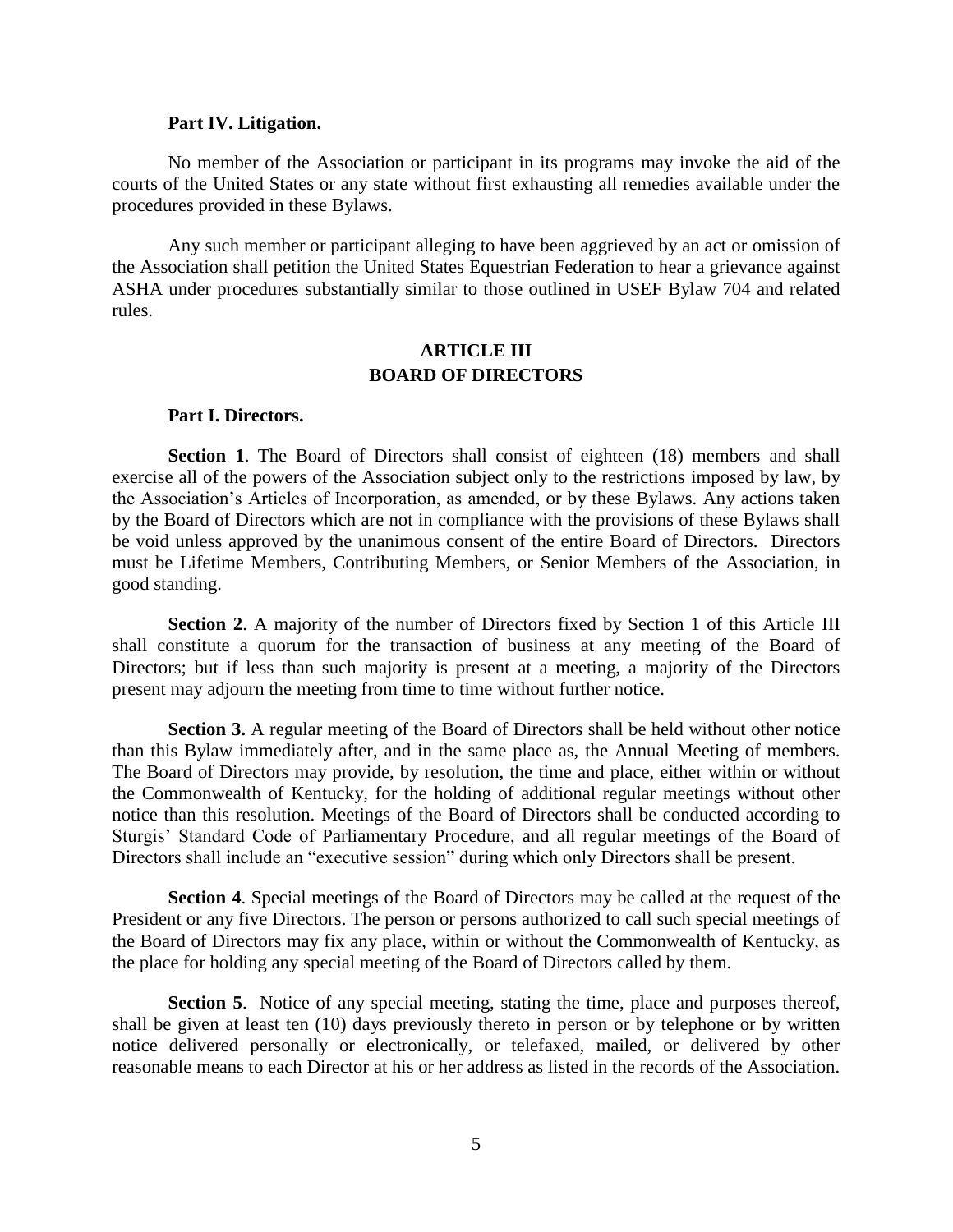**Section 6**. Any Director may waive notice of any meeting. The attendance of a Director at a meeting shall constitute a waiver of notice of such meeting if such Director attends the meeting for the express purpose of objecting to the transaction of any business because the meeting was not lawfully called or convened.

**Section 7.** A Director who is absent from two (2) meetings (either regularly schedule meetings, special meetings, or both) without approval of the Executive Committee will be considered to have resigned.

**Section 8**. Directors shall serve without compensation.

**Section 9**. Any action required or permitted to be taken by the Board of Directors at a meeting may be taken without a meeting if consent in writing setting forth the action taken is signed by at least two-thirds (2/3rds) of the Directors.

**Section 10.** All regular meetings of the Board of Directors shall be held in person, and telephonic participation in a regularly-scheduled meeting shall be permitted only in special circumstances and upon prior approval of the Executive Committee. Special meetings of the Board of Directors may be held either in person or by telephone conference or other means of communication whereby all Directors participating in the meeting are joining the meeting by telephone and can hear each other. Participation in a special meeting by telephone or other similar means (or participation in a regular meeting by telephone if approved by the Executive Committee as set forth above) shall constitute presence in person at such meeting.

**Section 11**. Minutes shall be kept of any and all meetings (regular or special) of the Board of Directors. The minutes shall be transcribed within forty-five (45) days after any meeting. Minutes may be approved by written consent of a majority of Directors. Such written consent may be delivered by hand, mailing, delivery service, fax or electronically. A copy of the minutes shall be published by the Association electronically, after approval by the Board of Directors. Notice of availability of minutes which have been approved by the Board of Directors shall be published electronically and made available to any member in good standing within seven (7) days upon request.

**Section 12.** Directors must vote in person and shall not be permitted to vote by proxy.

## **Part II. Election of Directors**.

Section 1. Directors shall be elected annually by either electronic ballot or by mail ballot, as determined by the Board of Directors. If the Board of Directors permits voting and submission of ballots by either electronic submission or by paper ballots, the electronic ballot of a member shall control over a paper ballot submitted by a member of the Association. The Directors shall be divided into three (3) classes, each of which shall consist of six (6) Directors who shall be elected for a term of three (3) years and until their respective successors are elected and qualify. The terms of the three (3) classes shall be staggered so that only the Directors of one class shall be elected each year.

No Director shall serve more than two (2) consecutive three-year terms without a period of one (1) year intervening before his or her re-election. This restriction shall not apply to any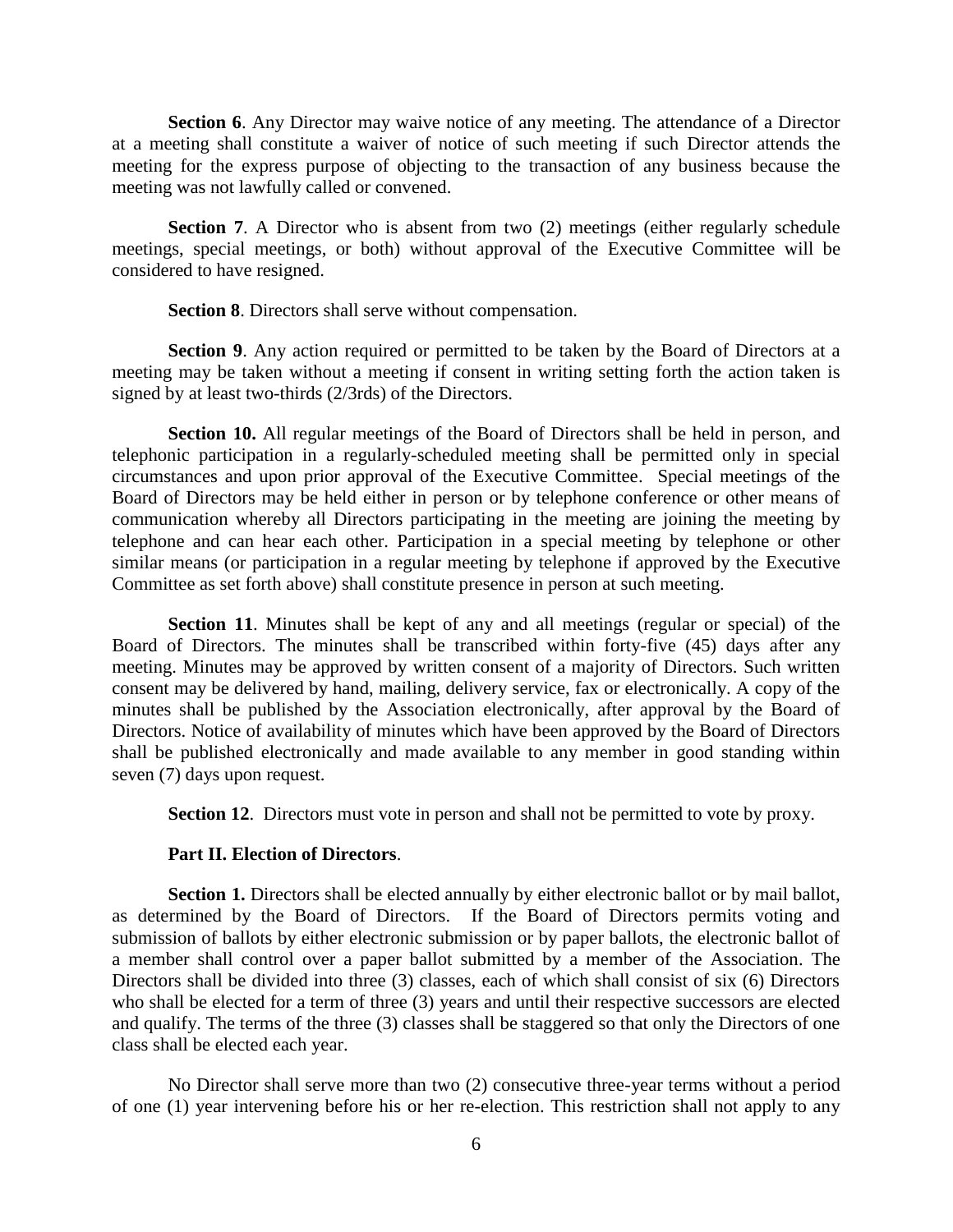term of less than three (3) years. Notice of the annual election of Directors, together with a ballot containing a slate of candidates recommended by the Nominating Committee, shall be included in an electronic publication of the Association, or sent by direct mail to each member at his or her last known address as it appears in the Association's records.

The ballot shall contain a line for write-in candidates. Marked ballots must be received (either by mail or electronically) at the Association office no later than the date set by the Board of Directors for the receipt of marked ballots, which date will be established annually by the Board at the same meeting in which it approves the Nominating Committee for Directors' slate of nominees. Such date will be shown on the ballot. The ballots will be tabulated by the Executive Director and the Controller of the ASHA, and shall be confirmed by three (3) directors chosen by lot, excluding those directors standing for election. Those who received the six (6) highest vote totals shall be elected and shall take office at the annual meeting of the members next after their election.

All issues concerning the validity of a ballot shall be resolved by the Executive Committee. The names of the new Directors who are elected will be published by the ASHA.

The Nominating Committee shall consist of five members, two of whom shall be elected by the members of the ASHA at the annual meeting of the ASHA, two of whom shall be selected by the Board of Directors at its board meeting immediately following the annual meeting of the ASHA, and the remaining member who shall be appointed by the President as the Chair of the Nominating Committee. The members of the Nominating Committee for Directors shall serve until the next annual meeting. Any vacancies in the Nominating Committee shall be filled by the Board of Directors.

The Nominating Committee for Directors shall select a slate of nine (9) or more candidates for the Board of Directors from Lifetime Members, Contributing Members, and Senior Members of the Association who have been members for at least the three years preceding nomination, and for whom a nomination form has been submitted for the current year (nomination forms that have been submitted in prior years must be updated and resubmitted to be eligible). The Nominating Committee will include consideration of the following criteria in reviewing and selecting its recommended slate of nominees:

(1) The geographical representation on the Board of Directors in relationship to the concentration of members in a given geographical area.

(2) Membership in horse associations in addition to the Association, such as the United States Equestrian Federation, United Professional Horsemen's Association, ASHA Charter Club, or ASHA Futurity.

(3) The prospective nominee's level of participation in horse activities, such as whether the proposed nominee is an officer or director of a charter club or futurity; activity in Association committees, Grand National, youth clubs or futurities; activity in USEF committees; membership on horse show committees; ownership or operation of a breeding, training, or riding lesson program; current service as a USEF judge or steward; and current owner, breeder, or exhibitor of American Saddlebreds.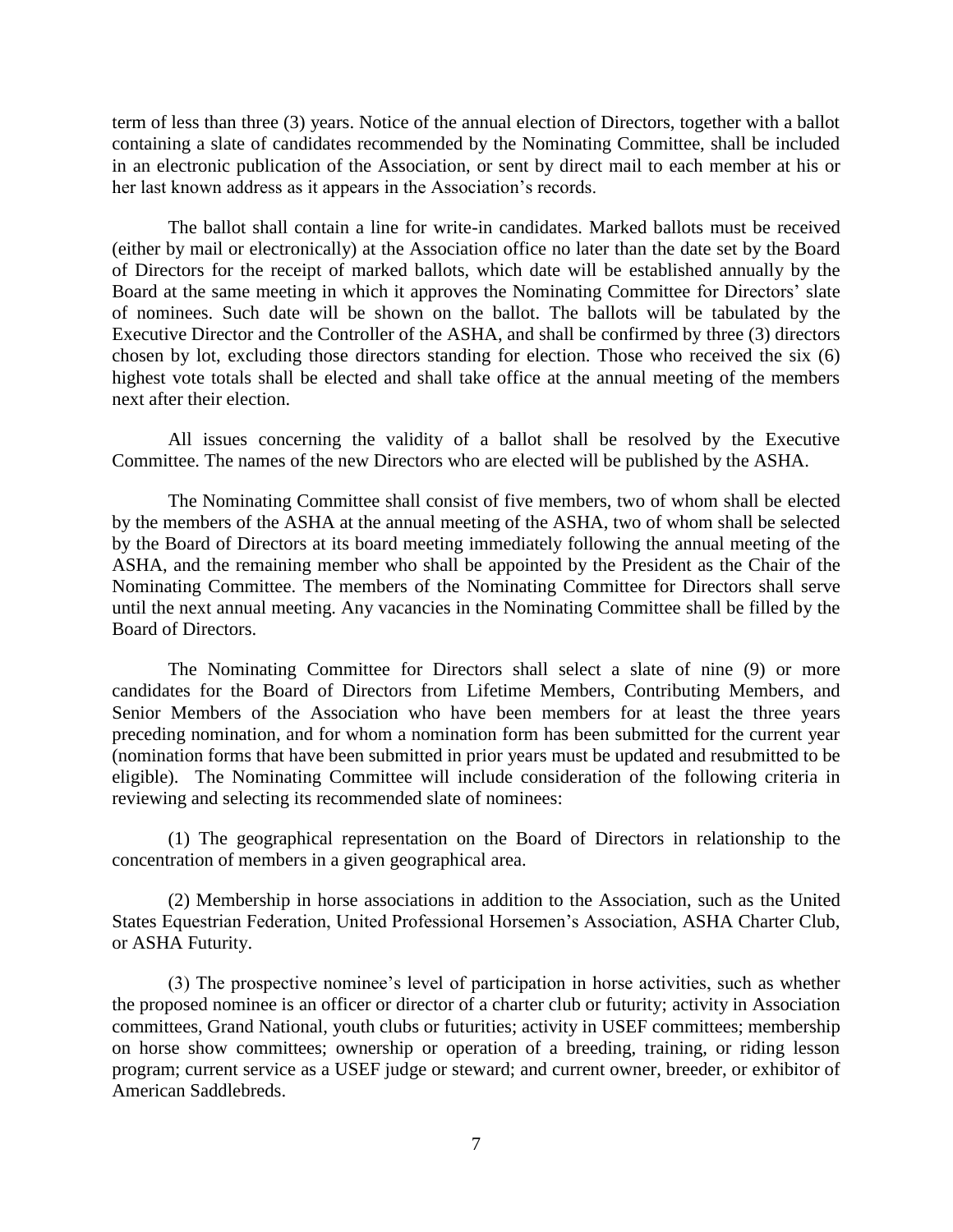(4) The Nominating Committee for Directors should give special consideration to the following attributes:

(a) Ten or more years' involvement in Saddlebred activities.

(b) High level of expertise in financial, organizational and communication skills or other areas needed by the Association.

(c) Experience in innovative programs for American Saddlebreds.

(d) The financial ability, availability and desire to attend Board and Committee meetings.

areas).

(e) Significant volunteer experience (in both Saddlebred and non-Saddlebred

The Nominating Committee for Directors shall present its slate of nominees to the Executive Committee for consideration. The Executive Committee shall have the right of final approval of the slate of nominees, which slate will then be recommended for approval by the Executive Committee to the Board of Directors.

**Section 2.** Any vacancy occurring on the Board of Directors may be filled by the affirmative vote of the majority of the remaining Directors even if less than a quorum of the Board of Directors. A Director elected to fill a vacancy shall be elected for the unexpired term of his or her predecessor in office.

## **ARTICLE IV OFFICERS**

Section 1. The officers of the Association shall be a President, Vice President, Secretary, and Treasurer, each of whom shall be elected by the Board of Directors. Each officer must be a member of the Board of Directors.

**Section 2.** The Nominating Committee for Officers shall recommend to the Board of Directors a nominee for each office from the members of the Board. The Nominating Committee for Officers shall consist of three (3) members of the Board of Directors who shall be elected by the Board of Directors at its annual meeting held after each annual meeting of members, to serve until the regular meeting of the Board next after the annual meeting of members. The President shall designate one of the members of the Nominating Committee for Officers as Chairman. The Nominating Committee for Officers shall also recommend to the Board of Directors six (6) nominees to serve as directors of the American Saddlebred Registry, Inc. (the "Registry"), all of whom shall be current members of the Association's Board of Directors at the time of their election as a director of the Registry. The remaining seven (7) Directors of the Registry shall be elected by the Registry's Board of Directors, based on recommendations submitted by the Registry's Nominating Committee. The Directors of the Registry shall divided into three (3) classes, two of which shall consist of four (4) Directors of the Registry and one of which shall consist of five (5) Directors of the Registry; all Directors of the Registry shall be elected for a term of three (3) years, and the terms of the three (3) classes shall be staggered so that only the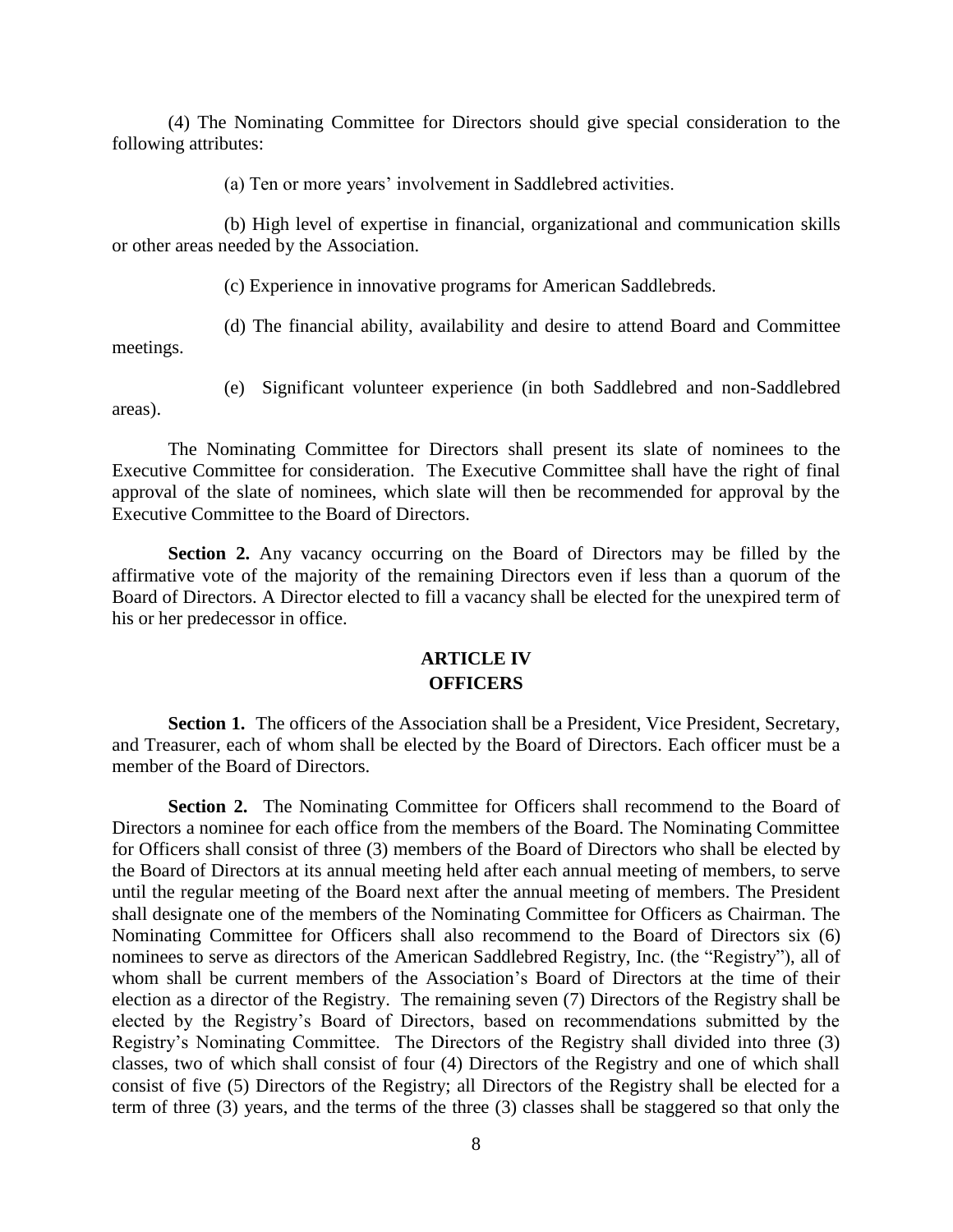Directors of one class shall be elected each year. No Director of the Registry shall serve more than two (2) consecutive three-year terms without a period of one (1) year intervening before his or her re-election. The Nominating Committee for Officers shall make its recommendation to the Board at the regular meeting held immediately after the annual meeting of members.

**Section 3.** The officers of the Association shall be elected annually by the Board of Directors at its annual meeting held after each annual meeting of members.

Each officer shall hold office for a term of one year and until his or her successor shall have been duly elected and shall have accepted his or her election, unless such officer shall die, resign or be removed from office prior thereto. Directors of American Saddlebred Registry, Inc. shall be elected by the Board of Directors of the Association at the same meeting. Officers are elected and shall serve for one (1) year and until his or her successor shall have been duly elected and accepted his or her election. Each Director of American Saddlebred Registry, Inc. is elected and shall serve for three (3) years or until his or her successor shall have been duly elected and qualified.

**Section 4.** Any officer may be removed by the Board of Directors whenever in its judgment the best interests of the Association will be served thereby, but such removal shall be without prejudice to the contract rights, if any, of the officer so removed. The election of an officer shall not itself create contract rights.

**Section 5.** A vacancy in any office of the Association may be filled by the Board of Directors for the unexpired portion of the term.

**Section 6.** The President shall be the principal executive officer of the Association and, subject to the control of the Board of Directors, shall in general be responsible for enforcing observance of policies formulated by the Board of Directors. He or she shall preside at all meetings of the members and of the Board of Directors. He or she may sign, with the Secretary or any other proper officer of the Association thereunto authorized by the Board of Directors, contracts or other instruments which the Board of Directors has authorized to be executed, except in cases where the signing and execution thereof shall be expressly delegated by the Board of Directors or by these Bylaws to some other officer or agent of the Association, or shall be required by law to be otherwise signed or executed; and in general shall perform such other duties as may be prescribed by the Board of Directors from time to time.

The immediate past president may elect to serve as a non-voting ex-officio member of the Board of Directors until the current president has left office.

**Section 7.** In the absence of the President or in the event of his or her death, inability, or refusal to act, the Vice President shall perform the duties of the President, and when so acting shall have all the powers and be subject to all of the restrictions imposed upon the President. The Vice President shall perform such duties as from time to time may be assigned to him or her by the President or by the Board of Directors.

**Section 8.** The Secretary or his or her designee shall keep the minutes of the proceedings of the members and the Board of Directors in one or more books provided for that purpose. The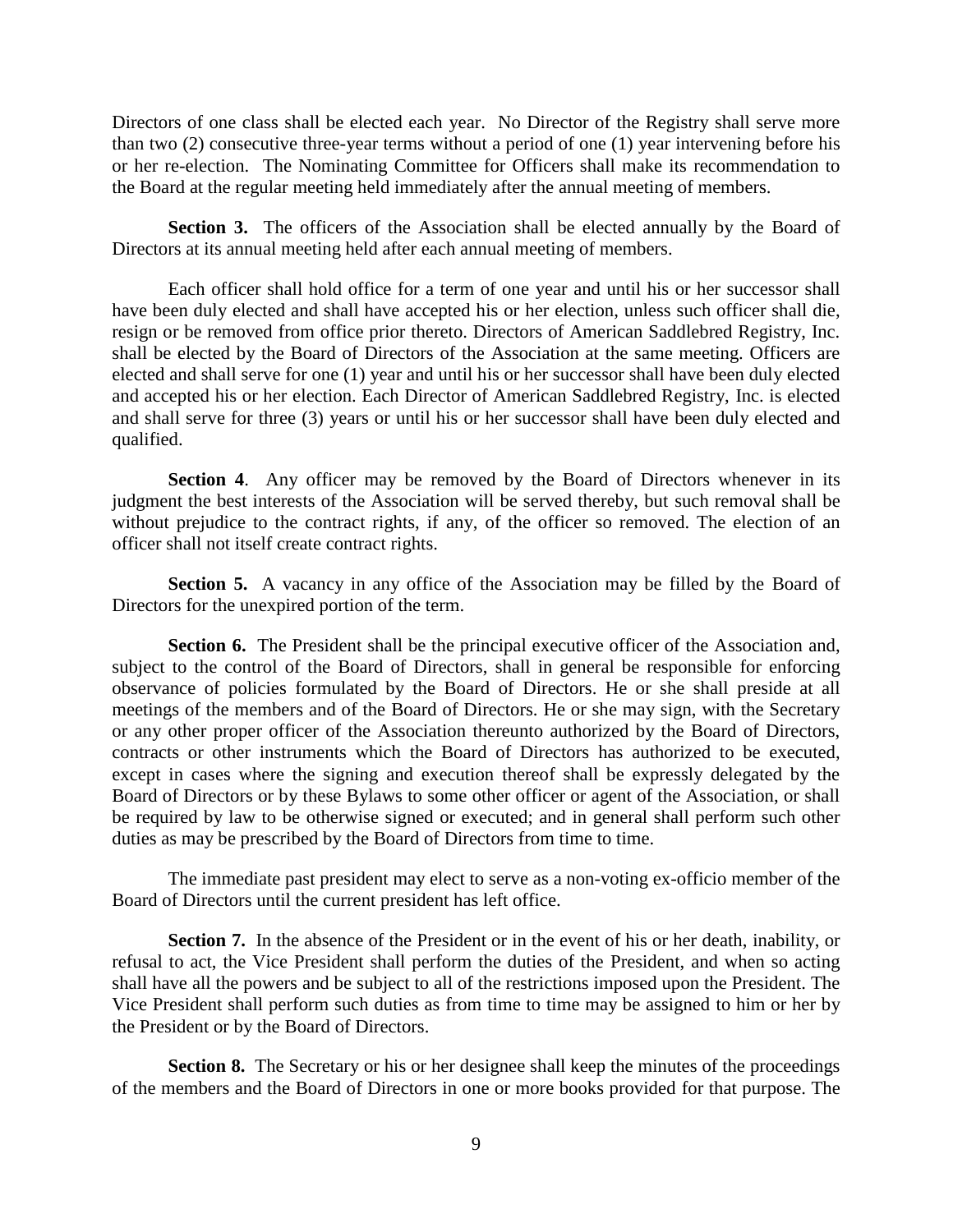Secretary shall perform such other duties as from time to time may be assigned to him or her by the President or the Board of Directors.

**Section 9.** At the Annual Meeting, the Board of Directors may elect to appoint a Parliamentarian to advise the presiding officer with respect to points of order and procedure in the conduct of the meeting, which shall be conducted according to Sturgis' Standard Code of Parliamentary Procedure.

**Section 10**. The Treasurer shall (a) oversee policies and procedures pertaining to the books and records of accounts and all funds and securities of the Association, (b) provide a timely financial report and review of the statement of financial position and statement of the activities of the Association to the Executive Committee, (c) provide a financial report and review of the statement of financial position and statement of activities of the Association to the Board of Directors at each regularly-scheduled board meeting, (d) serve as Chair of the Finance Committee, and (e) in general perform all of the duties incident to the office of Treasurer and such other duties as from time to time may be assigned to him or her by the President or by the Board of Directors.

**Section 11**. Officers shall not be compensated. The compensation of the Executive Director and other employees of the Association shall be fixed by the officer or officers so authorized by the Board of Directors. The Executive Director is not an officer or Director of the Association and shall not be entitled to vote on any matters.

# **ARTICLE V INDEMNIFICATION OF DIRECTORS AND OFFICERS**

**Section 1.** Indemnification by the Association. To the fullest extent permitted by law, and in accordance with the provisions of the Kentucky Nonprofit Corporation Acts and this Article V, the Association shall indemnify any person against "reasonable expenses" (as defined herein) incurred by him or her in connection with any threatened, pending or completed action, suit or proceeding, whether civil, criminal, administrative, or investigative ("Proceeding"), to which he or she is or is threatened to be made a party, because he or she is or was a director or officer of the Association, or is or was serving at the request of the Association as a Director, officer, partner, employee, or agent of another domestic or foreign corporation, partnership, joint venture, trust, other enterprise or employee benefit plan if such person ("Person") was determined, in the manner prescribed by Section 4 of this Article V, to have acted in good faith and in a manner he reasonably believed to be in or not opposed to the best interests of the Association, and regarding any criminal Proceeding, had no reasonable cause to believe his or her conduct was unlawful ("Standard of Conduct"), except in relation to matters as to which he or she has been adjudged in the Proceeding to be liable for negligence or misconduct in the performance of duty to the Association.

**Section 2.** Expenses Defined. For the purposes of this Article V, the term "reasonable" expenses" shall mean all costs actually incurred and disbursements made by a Person in connection with a Proceeding, including, without limitation, amounts paid as a result of a judgment, fine, tax or penalty, or in settlement of any Proceeding, and attorneys' fees and court costs incurred in connection therewith.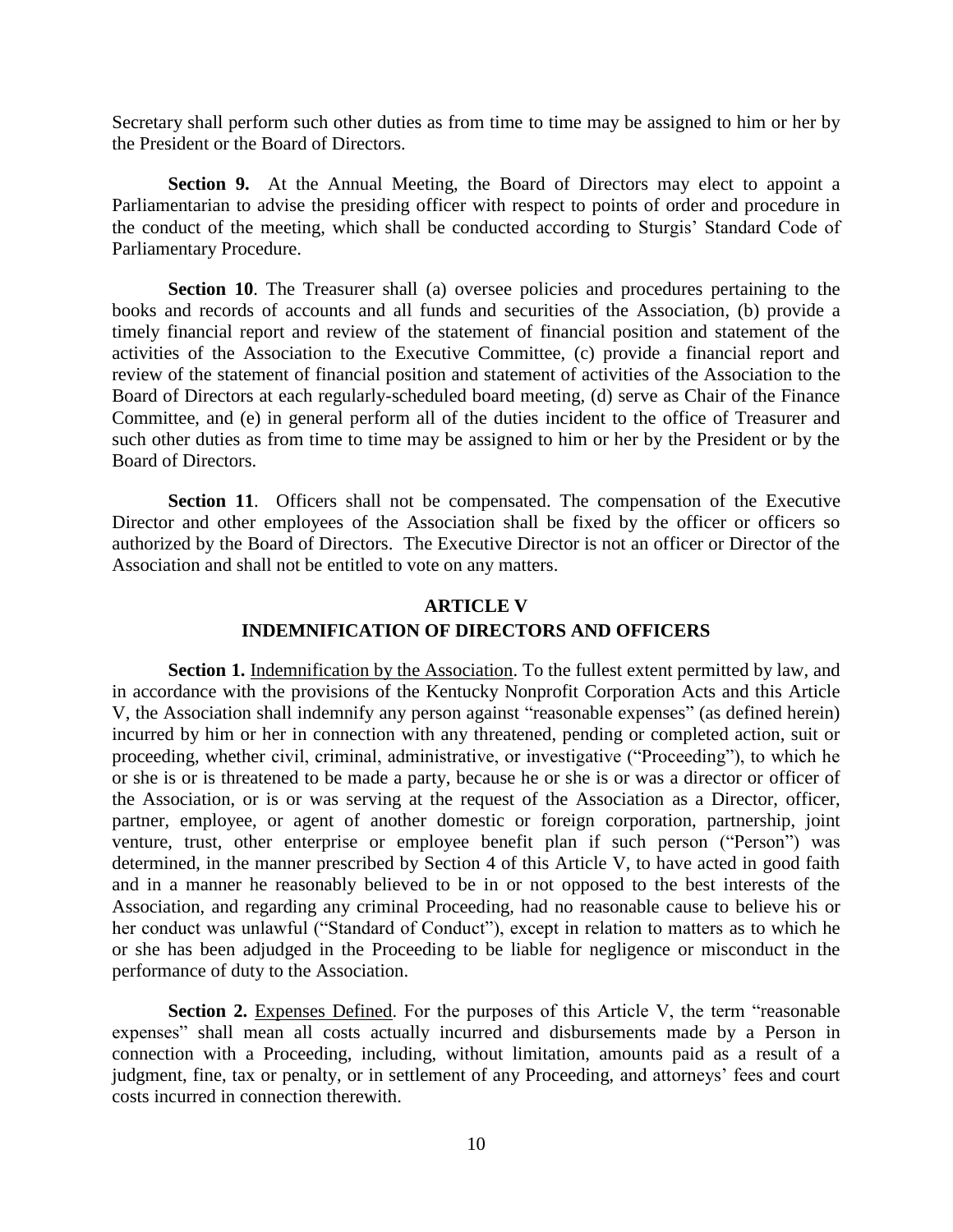#### **Section 3**. Reimbursement of Expenses.

(a) The Association shall pay or reimburse reasonable attorneys' fees and reasonable costs actually incurred by a Person in connection with the defense of a Proceeding in advance of the final disposition of such Proceeding if both of the following conditions have been satisfied:

(i) There has been a determination in the manner prescribed by Section 4 (a) that the facts then known to those making the determination would not preclude indemnification under Section 1 of this Article V and the Kentucky Nonprofit Corporation Acts; and

(ii) The Board of Directors has received from the Person who is a party to the Proceeding a written agreement to repay all amounts paid or reimbursed by the Association if he or she is ultimately adjudged liable for negligence or misconduct in the performance of duty to the Association.

(b) The undertaking required by the Person under Section 3(a)(ii) of this Article V shall be an unlimited general obligation of that Person, with such security, if any, as the Board of Directors may reasonably require.

**Section 4.** Determination of Standard of Conduct and Reasonableness of Expenses. Determinations of whether the Standard of Conduct has been met and whether expenses are reasonable shall be made as follows:

(a) By the Board of Directors by a majority vote of a quorum consisting of Directors not at the time parties to the Proceeding;

(b) If such a quorum cannot be obtained, then by a majority vote of an ad-hoc committee of the Board of Directors, duly designated to act in the matter by a majority of the full Board of Directors (in which the Directors who are parties to the Proceeding may participate), consisting solely of two or more Directors not at the time parties to the Proceeding; or

(c) By special legal counsel selected either by the Board of Directors or a committee thereof by a vote in accordance with Subsections (a) or (b) of this Section 4, or if the requisite quorum of the full Board of Directors cannot be established, by a majority vote of the full Board of Directors (in which the Directors who are parties to a Proceeding may participate).

**Section 5.** Purchase of Insurance. The Association may purchase and maintain insurance on behalf of any person who is or was a director, officer, employee, or agent of the Association or is or was serving at the request of the Association as a Director, officer, partner, employee, or agent of another domestic or foreign corporation, partnership, joint venture, trust, other enterprise or employee benefit plan, against any liability asserted against him or her and incurred by him or her in any such capacity or arising out of his or her status as such, regardless of whether the Association would have had the power or be obligated to indemnify him or her against such liability under the provisions of this Article V or the Kentucky Nonprofit Corporation Acts.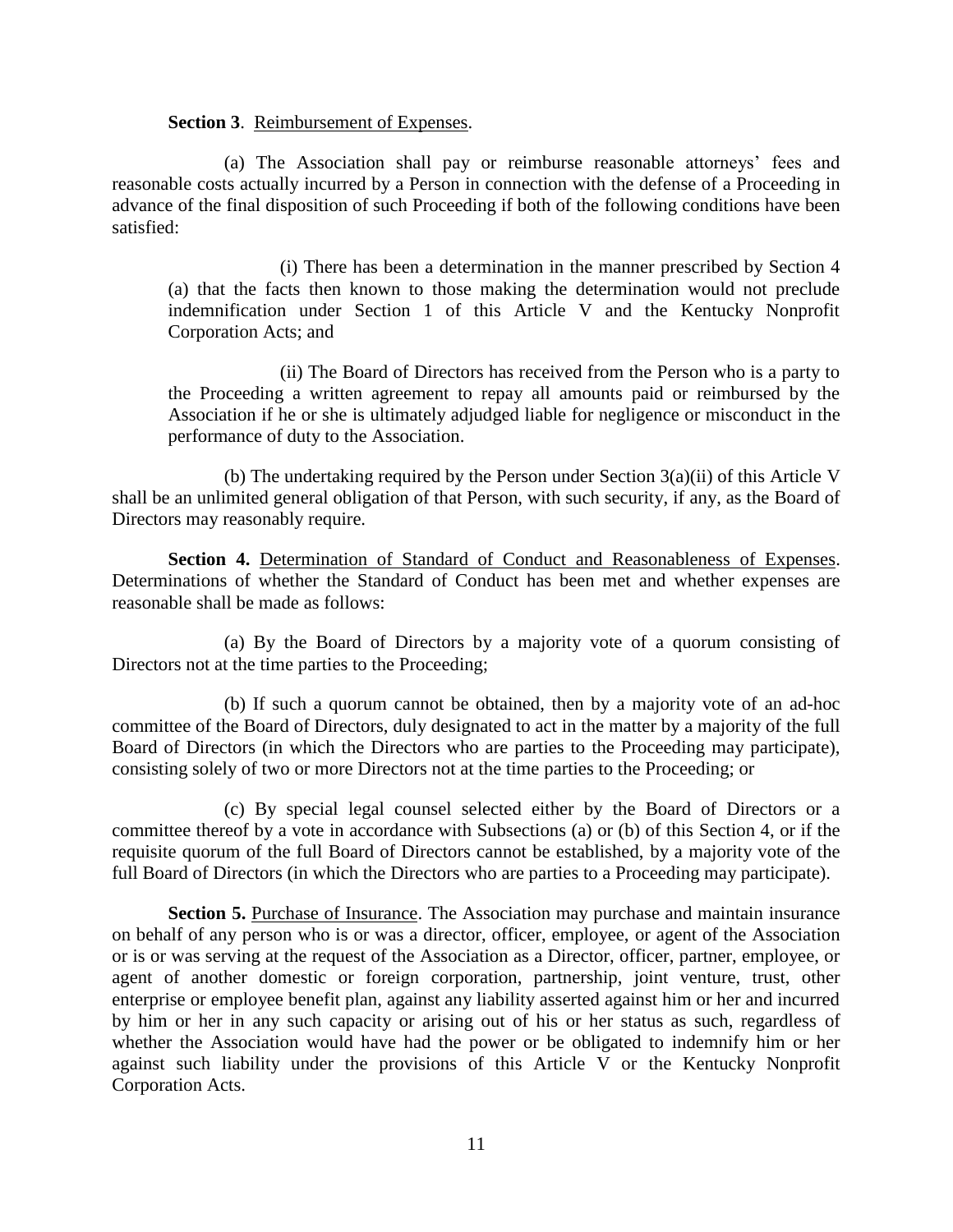**Section 6.** Scope of Indemnification. The indemnification for which this Article V provides shall not be deemed exclusive or a waiver of any other rights to which the Person may be entitled under any statute, provision of the Association's Articles of Incorporation, any other provision of these Bylaws or resolution of the Board of Directors and shall inure to the benefit of the heirs and personal representatives of a Person.

## **ARTICLE VI CONTRACTS, LOANS, CHECKS, AND DEPOSITS**

**Section 1.** The Board of Directors may authorize any officer or officers, agent or agents, to enter into any contract or execute and deliver any instrument in the name of and on behalf of the Association, and such authority may be general or confined to specific instances.

**Section 2.** No loans shall be contracted on behalf of the Association and no evidences of indebtedness shall be issued in its name unless authorized by a resolution of the Board of Directors. Such authority may be general or confined to specific instances.

**Section 3**. All checks, drafts or other orders for the payment of money, notes or other evidences of indebtedness issued in the name of the Association shall be signed by such officer or officers, agent or agents of the Association and in such manner as shall from time to time be determined by resolution of the Board of Directors.

**Section 4**. All funds of the Association not otherwise employed shall be deposited from time to time to the credit of the Association in such banks, trust companies or other depositories as the Board of Directors may select.

# **ARTICLE VII FISCAL YEAR**

The fiscal year of the Association shall be the calendar year, and shall begin on the first day of January and end on the last day of December of each year.

## **ARTICLE VIII EXECUTIVE COMMITTEE**

Section 1. The Board of Directors, by resolution adopted by a majority of the full board, shall authorize an Executive Committee. The Executive Committee shall consist of the President, Vice President, Secretary, and Treasurer, and three (3) additional Executive Committee members from members or former members of the Board of Directors. The designation of such Executive Committee and the delegation thereto of authority shall not operate to relieve the Board of Directors, or any member thereof, of any responsibility imposed by law.

**Section 2.** The Executive Committee shall have and may exercise such authority as may be expressly authorized by the Board of Directors except to the extent, if any, that such authority shall be limited by resolution of the Board of Directors, and except also that the Executive Committee shall not have the authority of the Board of Directors in reference to (i) amending, altering or repealing the Bylaws, (ii) designating or removing any member of the Executive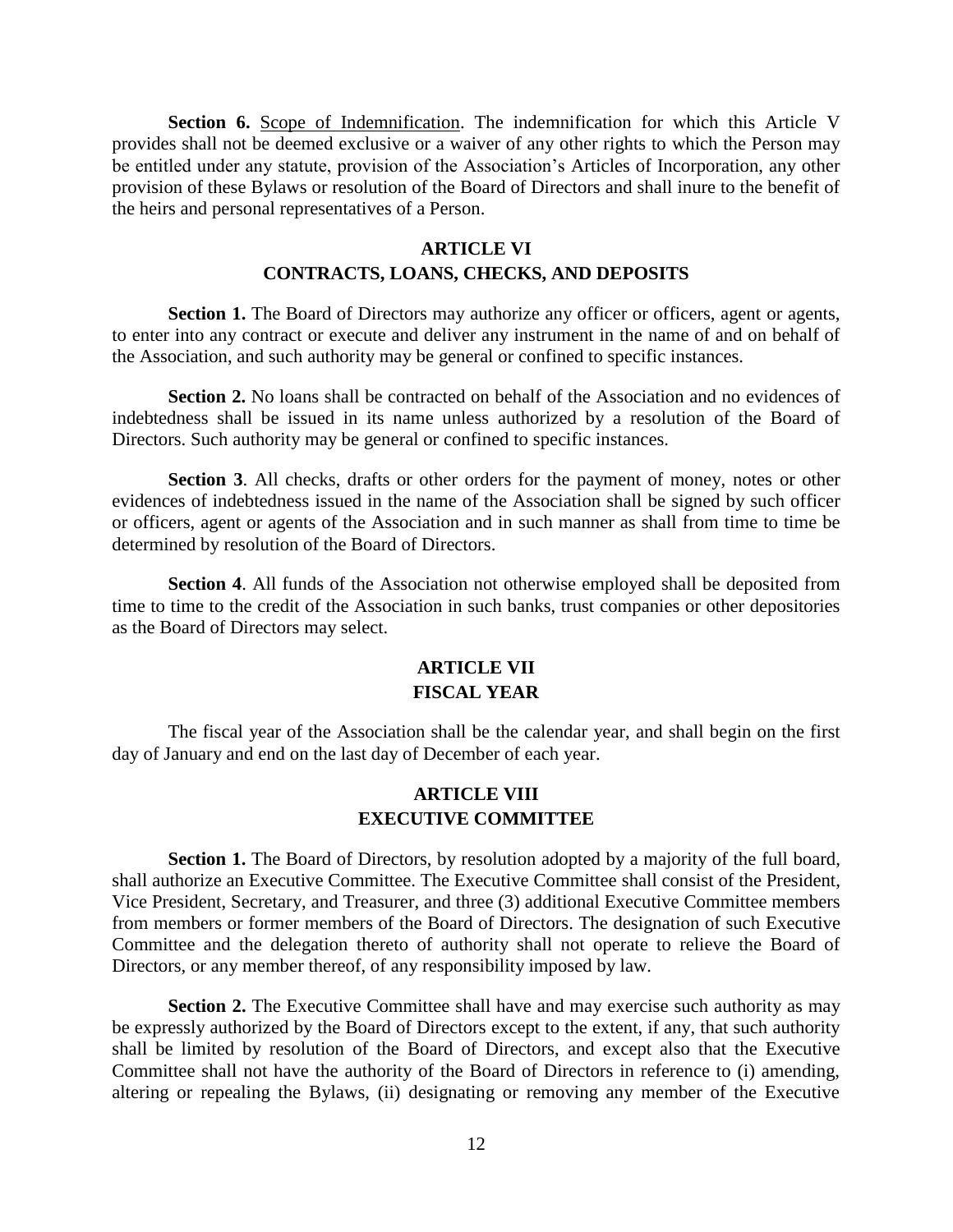Committee or any Director or officer of the Association, (iii) amending or restating the Articles of Incorporation of the Association, (iv) adopting a plan of merger or consolidation with another corporation, (v) authorizing the sale, lease or mortgage of substantially all of the property or assets of the Association, (vi) authorizing the voluntary dissolution of the Association or revoking proceedings therefor, (vii) adopting a plan for the distribution of the assets of the Association, or (viii) amending, altering or repealing any resolution of the Board of Directors.

**Section 3.** Each member of the Executive Committee shall hold office until the regular meeting of the Board of Directors next following the annual meeting of members and until his or her successor is designated a member of the Executive Committee and has accepted his or her designation.

**Section 4**. Regular meetings of the Executive Committee may be held at such time and place as the Executive Committee may fix from time to time by resolution. Special meetings of the Executive Committee may be called by any member thereof upon not less than five (5) days notice stating the place, date and hour of the meeting. Notice may be written or oral, (including telephonically) and if mailed, shall be deemed to be delivered when deposited in the United States mail addressed to the member of the Executive Committee at his or her business address. Written notice may also be given by telefax, electronically or by other reasonable means.

Any member of the Executive Committee may waive notice of any meeting, and no notice of any meeting need be given to any member thereof who attends in person.

The notice of a meeting of the Executive Committee need not state the business proposed to be transacted at the meeting. Notice of each regular or special meeting of the Executive Committee shall be delivered in the manner prescribed above to each member of the Board of Directors. Directors may attend (and are encouraged to do so) any meeting of the Executive Committee if he or she so desires, but without any right to vote.

**Section 5**. A majority of the members of the Executive Committee shall constitute a quorum for the transaction of business at any meeting thereof, and action of the Executive Committee must be authorized by the affirmative vote of a majority of the members present at a meeting at which a quorum is present, provided, however, that meetings of the Executive Committee may be held by telephone.

**Section 6.** Any action required or permitted to be taken by the Executive Committee at a meeting may be taken without a meeting if a consent in writing, setting forth the action so taken, shall be signed by all of the members of the Executive Committee.

**Section 7.** Any vacancy in the Executive Committee may be filled by a resolution adopted by a majority of the full Board of Directors.

**Section 8.** Any member of the Executive Committee may be removed at any time with or without cause by resolution adopted by a majority of the full Board of Directors.

Any member of the Executive Committee may resign from the Executive Committee at any time by giving written notice to the President or Secretary of the Association, and unless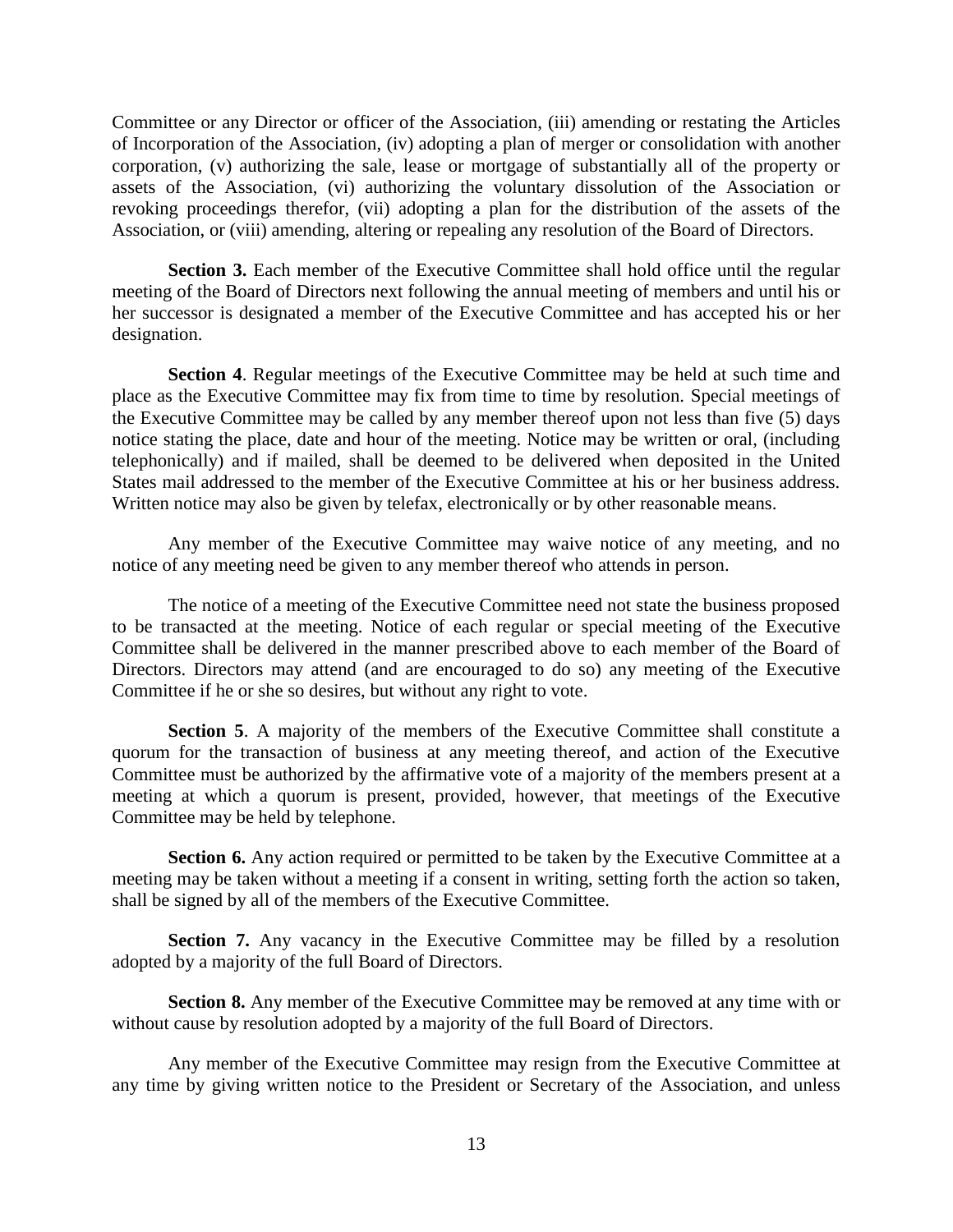otherwise specified therein, the acceptance of such resignation shall not be necessary to make it effective.

**Section 9.** The President shall serve as presiding officer of the Executive Committee. The Executive Committee may fix its own rules of procedure, which shall not be inconsistent with these Bylaws.

It shall keep regular minutes of its proceedings and report the same to the Board of Directors for its information at the meeting thereof held next after the proceedings shall have been taken.

**Section 10.** Minutes shall be kept of any and all meetings of the Executive Committee. The minutes shall he transcribed within forty-five (45) days after any meeting. A copy of the minutes shall be published electronically after approval by the Executive Committee. Minutes which have been approved by the Executive Committee shall be made available to any member in good standing within seven (7) days upon request.

# **ARTICLE IX HONORARY DIRECTORS**

The Board of Directors may elect Honorary Directors, each of whom must be a member of the Association. Honorary Directors shall be elected annually and shall have the right to (i) receive notice of, (ii) attend, and (iii) be heard at all meetings of the Board of Directors, but shall not have the right to vote.

# **ARTICLE X STOCK NONEXISTENT**

All shares of stock of the Association issued by it at any time in the past are deemed nonexistent, and no holder of any such shares shall have any rights with respect thereto.

## **ARTICLE XI COMMITTEES**

The President may appoint such standing and ad-hoc committees and the chairpersons thereof for such terms as the President deems necessary or appropriate to further the purposes of the Association, which committees will report to the Board of Directors. The President will report the name of each committee and the members thereof to the Board of Directors within fifteen (15) days of appointment. In addition to the (i) Executive Committee, (ii) the Nominating Committee for Directors as described in Article III, Part II, Section 1 of these Bylaws; and (iii) the Nominating Committee for Officers as described in Article IV, Section 2 of these Bylaws, the Standing Committees of the Association shall consist of the following:

- Human Resources/Compensation
- Finance
- Audit/Internal Controls
- Equine Welfare